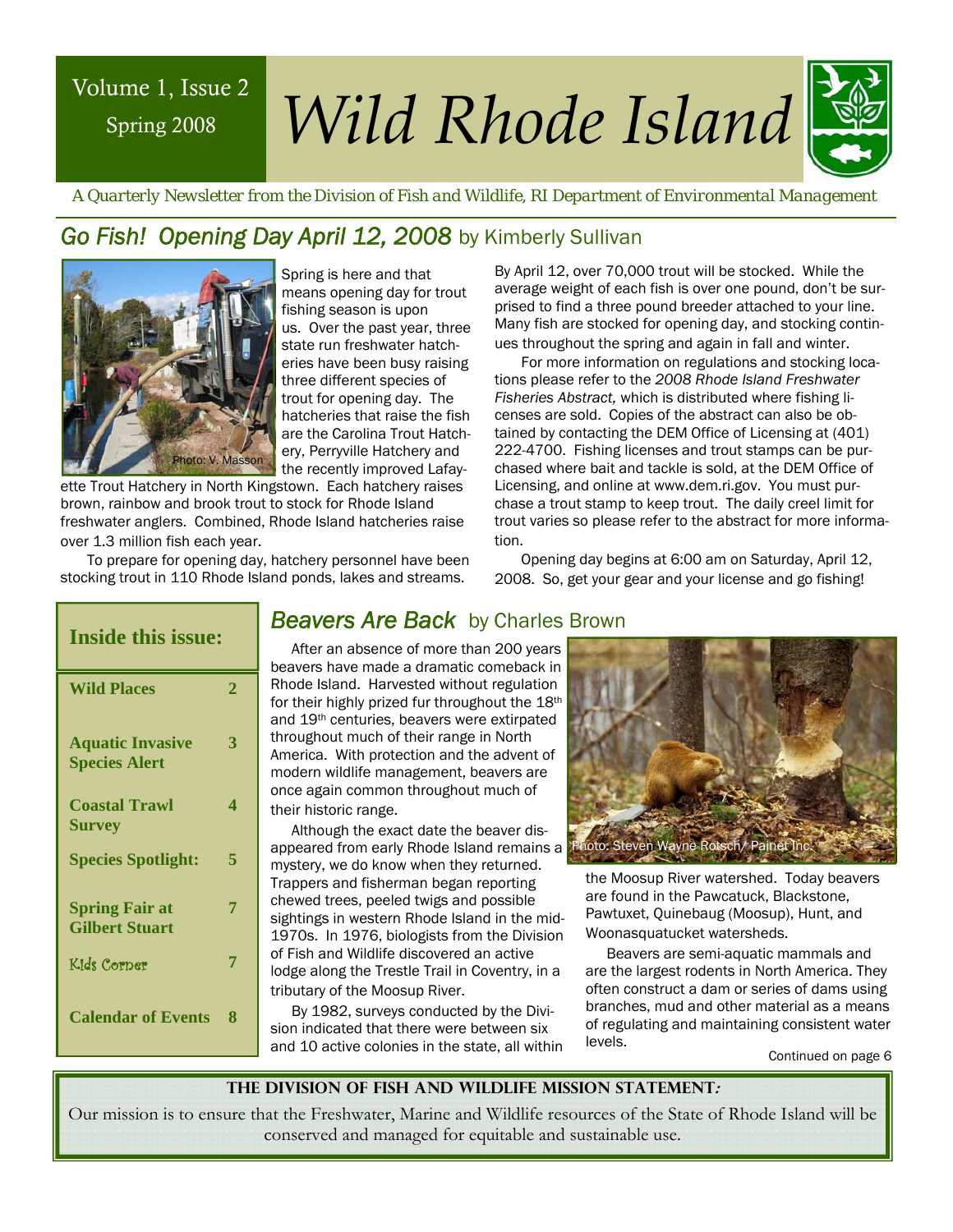

*W. Michael Sullivan, Ph.D. Director, Rhode Island Department of Environmental Management* 

*Larry Mouradjian, Associate Director, Bureau of Natural Resources* 

*Michael Lapisky, Chief, Division of Fish and Wildlife* 

*Wild Rhode Island* is a quarterly publication of the Rhode Island Department of Environmental Management Division of Fish and Wildlife. Printing is supported by the Aquatic Resource Education program (*Federal Aid Grant F-42-E*).

Publisher: Kimberly Sullivan, Senior Fisheries Biologist, ARE Coordinator

Editor: Veronica Masson, Principal Fisheries Biologist

For a free subscription to *Wild Rhode Island* please call (401) 789-0281 or send an email to veronica.masson@dem.ri.gov. Please indicate whether you would like to have the newsletter sent to you via email or US mail.

> *Wild Rhode Island* is also available on the web at: www.dem.ri.gov

To report an environmental emergency or violation please call the RIDEM Division of Law Enforcement (401) 222-3070

#### *Wild Places – Tillinghast Pond Management Area by Brian Tefft*

The Tillinghast Pond Management Area, located in West Greenwich, is one of the newest state land acquisitions. It was established in 2007 by the DEM and its partners, The Nature Conservancy and the Town of West Greenwich. The management area consists of nearly 1,800 acres of forest, fields and wetlands located in the western part of the town near the Connecticut state line.

Pond and eventually into the Upper Wood River.

A portion of the management area includes fields and meadows that represent an agricultural history on the property. The management plan calls for maintaining these habitats and farming activities for both species diversity benefits and to maintain a portion of the site's cultural history. A focal point of the management area is Tillinghast Pond, a 40-acre man-made impoundment that supports several different species of fish including largemouth bass, yellow perch and chain pickerel. A main



The vision of the partners for the property is to forever protect the integrity of the high quality habitats within the upper Wood River watershed while ensuring the public has tion. The prop-

access for recreaerty will be managed using sound forest and wildlife management practices to promote species diversity and maintain ecosystem integrity. Forest and wildlife management will include some timber harvesting designed to increase the diversity of young forest age classes for the conservation of species diversity. Additionally, reserve forest areas will be created where the forces of nature will dictate and where no timber harvesting is planned. Photos: B. Tefft

 A majority of the management area (1,375 acres), is classified as upland habitat consisting of mixed hardwood forest dominated by oak trees, evergreen stands primarily containing white pine and mixed stands with both evergreens and hardwoods. The remaining acreage consists of wetlands, ponds and streams including Coney Brook, which flows out of Tillinghast

trailhead and parking lot are being planned next to the pond to provide a central location for which to begin exploration of the pond and surrounding forest.

 The establishment of the management area compliments other open space conservation parcels in the vicinity that cover 29 square

miles of western Rhode Island. This consists of nearly 19,000 acres including other state-owned management areas such as Arcadia, Nicholas Farm and Wickaboxet, creating one of the largest blocks of conservation lands benefiting wildlife. Tillinghast and all of the other management areas are all open to public recreation, including hunting and fishing, ensuring the public's right to enjoy these recreational activities. There is no camping allowed and use of motorized vehicles is prohibited within the area.

To get there take route I-95 to exit 5 north onto Victory Highway, at approximately three miles turn left onto Plain Meeting House Road to West Greenwich Center then turn right onto Plain Road. The area is marked with unique yellow and black boundary signs.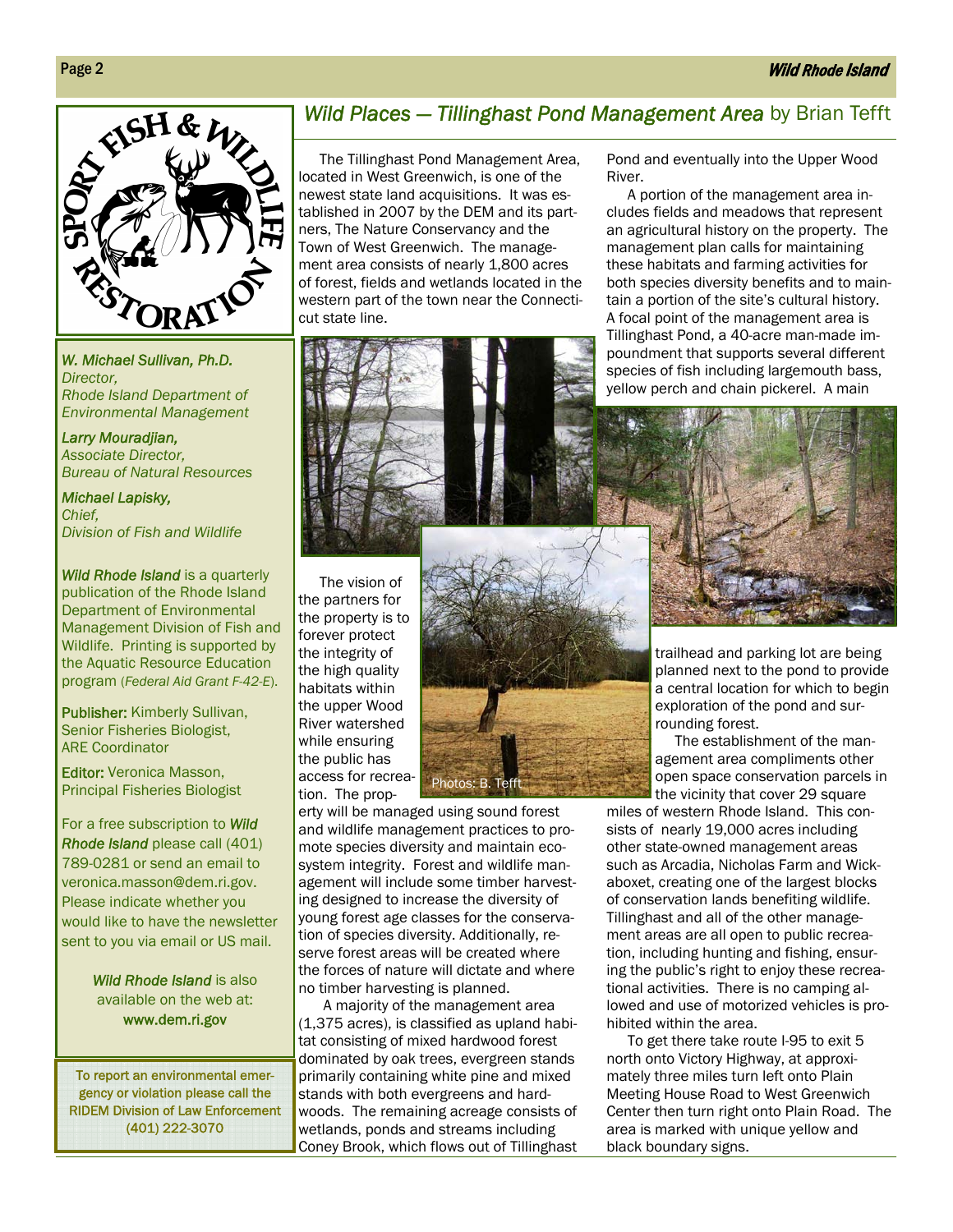#### Volume 1, Issue 2 Page 3

## *Aquatic Invasive Species Alert* by Veronica Masson

What is an invasive species? According to the National Invasive Species Council: "An invasive species is a non-native species whose introduction does or is likely to cause economic or environmental harm or harm to human, animal or plant health" (2006).

Invasions of non-native species have occurred since humans began moving about the earth. Sometimes organisms are introduced intentionally, such as purple loosestrife, which

was brought from Asia and Eastern Europe as an ornamental plant or the common carp, which was introduced to Rhode Island for fish-

ing in 1880. Other species have arrived here by accident as hitchhikers in packaging or in ballast water from ships. Some aquatic species are thought to have been illegally released by aquarium enthusiasts.

In 2007, at least one

aquatic invasive species was found in Rhode Island for the first time. Water chestnut (*Trapa natans*) was identified by a URI student in Belleville Pond last fall. Other species were found to have spread last year, including the Asian clam (*Corbicula fluminea),* which was found in Worden Pond for the first time. The Asian clam is found in a few other locations in the state including the Pawtuxet River watershed. Residents at Wakefield Pond reported an infestation of fanwort (*Cabomba caroliniana*) which spread throughout most of the pond. Fanwort, a highly invasive species native to South America, is now a common sight in many of our ponds.

Another species of concern is *Didymosphenia geminata*, (a.k.a. Didymo or Didygem). Didygem is a species of freshwater algae, actually a stalked diatom, that has been found to rapidly colonize

pristine freshwater streams. What is thought to be a particularly invasive strain of this species is spreading in New Zealand, Western states and in recent years has been found in several Northeast states including New York and Vermont.

These are not easy problems to solve because once an invasive organism gets a foothold in a suitable habitat it is nearly impossible to remove completely. The best method of addressing invasive species is to prevent their introduction altogether. This involves raising public awareness about the

harmful effects of invasive species.

 As a first step, a new sign was created by DEM and will be posted at all state boat ramps. The signs identify sevponds, lakes and streams. They encourage everyone to in-

other exotic ornamental fish in state waters is prohibited.

 Additionally, efforts are being planned for removal of water chestnut in Belleville Pond during this upcoming growing season. The Rhode Island Natural History Survey is organizing the proposed eradication. For more information or to volun-

teer, please contact the Rhode Island Natural History Survey at (401) 874- 5800 or www.rinhs.org.

 The Rhode Island Aquatic Invasive Species Management Plan has been developed by the Rhode Island Coastal Resources Management Council, with input from numerous state agencies and non-profit organizations to address the myriad issues regarding invasive species in freshwater and marine environments (CRMC 2007). DEM will be a co-chair on the Aquatic Invasive Species Committee. The DEM Office of Water Resources and the Division of Fish and Wildlife are partnering to develop materials and policies that will help prevent new introductions and the spread of existing invasive species.

New legislation has been proposed in the Rhode Island General Assembly that would address the possession, introduction and release of invasive aquatic plant species. The House bill is number H7522 and the Senate bill is number S2369. You can check their status on www.ri.gov.

References: Invasive Species Advisory Committee. 2006. Invasive species definition clarification and guidance white paper submitted by the Definitions Committee of the ISAC. The National Invasive Species Council. www.invasivespeciesinfo.gov CRMC. 2007. Rhode Island Aquatic Invasive Species Management Plan. Coastal Resources Management Council.

eral aquatic invasive species of concern in our freshwater spect and clean their boats and gear before and after using the items in state waters. Additionally, the release of bait, shellfish, plants or aquarium fish including koi, goldfish and

Fanwort infestation



gear after use in any waterbody · Do not release bait or aquarium fish, shellfish or plants For more information contact:<br>RI DEPARTMENT OF ENVIRONMENTAL MANAGEMEN<br>Division of Fish and Wildlife<br>(401) 789-0281 or (401) 789-7481 www.dem.ri.go

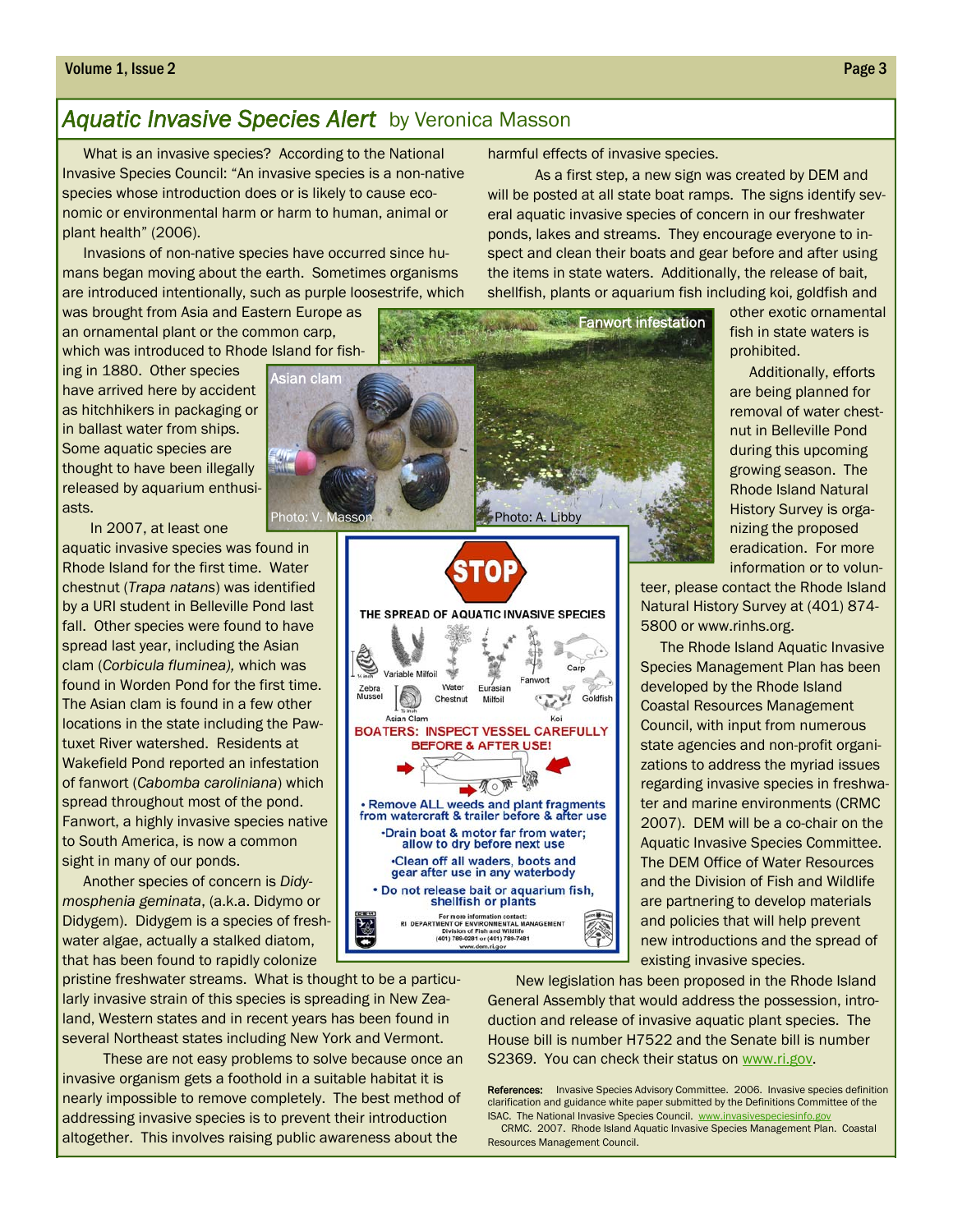## *Coastal Trawl Survey 1979-2007* by Tim Lynch

Between 1968 and 1977, the Division of Fish and Wildlife's Marine Fisheries Section conducted a monthly, four station fisheries monitoring trawl program. This program provided baseline data on a variety of species within Narragansett Bay. However, as state, regional and coast wide fisheries management concerns increased, so did the need for Rhode Island to increase the scope and intensity of sampling. So, in 1979, the Division launched a seasonal trawl program conducted in the spring and fall in Narragansett Bay, Rhode Island Sound and Block Island Sound. Presently, 84 trawls are conducted annually, 42 during each seasonal cruise.

As the seasonal survey progressed through the 1980s, it became apparent that many of the species surveyed were very critical to Rhode Island. In-house and constituent based desire to broaden the biological knowledge of these species increased, particularly those that exhibit a year round presence in Narragansett Bay. So, in 1990, a monthly Narragansett Bay component was added to the existing survey in Block Island Sound. This particular survey results in an additional 156 (13 monthly) annual tows.

To date (1979-2007), this hallmark program has completed over 4,500 tows and



**Figure 1. Top Ten Species By Number- RI Coastal Seasonal Trawl Survey (1979-**

amassed primary and anecdotal data on over 118 species. The primary data taken includes species identification, lengths, weights and numbers. In addition, anecdotal information applies to the presence or absence of various jellyfish, macro algae, sponges, numerous crab species as well as seals, dolphins and sea turtles.

The graphs shown here depict the top 10 species recorded (out of 118 to date) in both the Seasonal Trawl Survey (1979-2007) and the Narragansett Bay Monthly Trawl Survey (1990-2007).



**Total Weight (Kgs)** 

**Total** 

Weight (Kgs)

 Figure 1 shows the 10 highest ranking species by number of individuals. Figure 2 illustrates the 10 species that dominated both surveys by weight.

Photo: T. Lynch

As a result of this program,

the information gathered has played an important role in the management of numerous species of local, regional and coast wide significance. Also, this database is, and has been, actively sought out and utilized by researchers up and down the eastern seaboard, including Canada. The graphs provided here merely expose the tip of the iceberg of all the data that has been amassed since 1979. This ongoing and hopefully perpetual survey is vital to all who enjoy and are concerned about the future of Rhode Island's marine wildlife species.

 For more information regarding the Trawl Survey please call (401) 423-1928.



**Figure 2. Top Ten Species By Total Weight (Kgs) RI Coastal Seasonal Trawl Survey (1979-2007) and Narragansett Bay Monthly Trawl Survey (1990-2007)**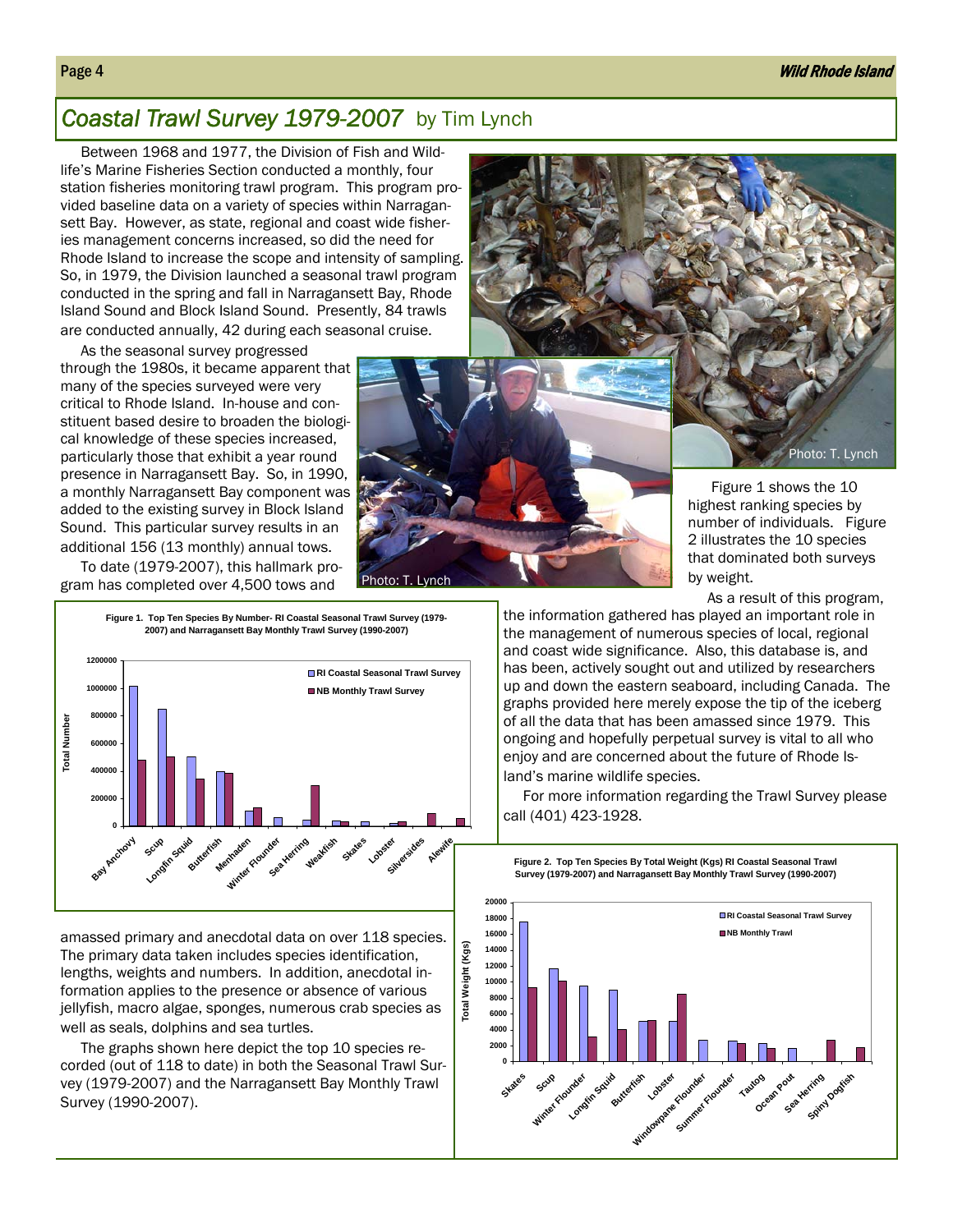#### Volume 1, Issue 2 Page 5

## *Species Spotlight: American Eel* by Michelle Burnett



The American eel (*Anguilla rostrata*), also known as the common eel, freshwater eel, and Atlantic eel is found in fresh, brackish and coastal waters. American eels have considerable ecological, economic and cultural value. They serve as prey for large game fish and predatory birds. They are a critical part of the estuarine and riverine food webs as foragers. American eels are most commonly used for bait by recreational anglers and are a culturally significant food for Native American, Asian and European communities.

**HABITAT AND RANGE**: The American eel may be found from the southern tip of Greenland to northeastern South America. Eels are a catadromous species, which means they reproduce in salt water and spend the majority of their lives in brackish or freshwater. Females tend to move upstream into freshwater, while males are likely to remain in brackish areas such as estuaries and coastal ponds. Adult eels will spend five to 20 years in their respective habitat before mi-

grating back to spawn in the Sargasso Sea, which is located off the Southeast coast of North America.

#### **FEEDING**:

American eels are very adaptable creatures with the ability to exploit many habitat and food types. They are considered opportunistic feeders that forage on such organisms as insects, crustaceans and fish.

i



© Queen's Printer for Ontario, 2007

**REPRODUCTION AND BREEDING:** The American eel is a highly migratory species with a complex life cycle. Spawning and larval development occurs in the open ocean in the Sargasso Sea. Eggs spawned in the open ocean develop into larval eels called leptocephali that drift toward the continental shelf for up to two years. During their journey to the coast, the leptocephali metamorphose into glass eels. Glass

eels are unpigmented eels that begin to develop pigment as they migrate into freshwater and become elvers. Following the elver stage is the yellow eel stage which may last for up to 20 years. Once mature, American eels migrate down-



© Queen's Printer for Ontario, 2007

**CONSERVATION:** American eels have been a long-valued and heavily used resource across the Atlantic Coast. As a result, the American eel is declining due to habitat and harvest pressures. In 2004, the American eel was proposed for listing under the U.S. Endangered Species Act. Although the agencies involved ultimately ruled against listing, there is wide agreement among scientists and managers that restoration of American eel is a top priority for watershed health throughout the Northeastern United States.

#### **DEM DIVISION OF FISH AND WILDLIFE CONSERVATION EFFORTS**:

The Office of Marine Fisheries conducts an annual Young-ofthe-Year Glass Eel Survey at two locations in Rhode Island; Gilbert Stuart Fish Ladder on the Pettaquamscutt River and Hamilton Fish Ladder on the Annaquatucket River. Sampling begins in early spring and lasts until the migration subsides in early July. Modified Irish elver ramps are used at both sites for collection of glass eels and elvers. Over 40,000 eels have been collected since 2000. This annual survey allows the Division to gain insight into the level of recruitment to the American eel population in Rhode Island waters.

As part of an effort to promote passage for American eels in Rhode Island, the Division of Fish and Wildlife has begun incorporating American eel passage into all new fish ladder installations. Design plans for the first eel passage project is currently underway. This will be a milestone for eel restoration in Rhode Island. The proposed plans call for eel passage to be installed on all three dams along Ten Mile River in Rhode Island: Omega Pond Dam, Hunt's Mill Dam and Turner Reservoir. Unimpeded passage along the Ten Mile River will provide an increase in available habitat for migrating eels. The Division of Fish and Wildlife hopes to incorporate more eel passage throughout the state in the near future.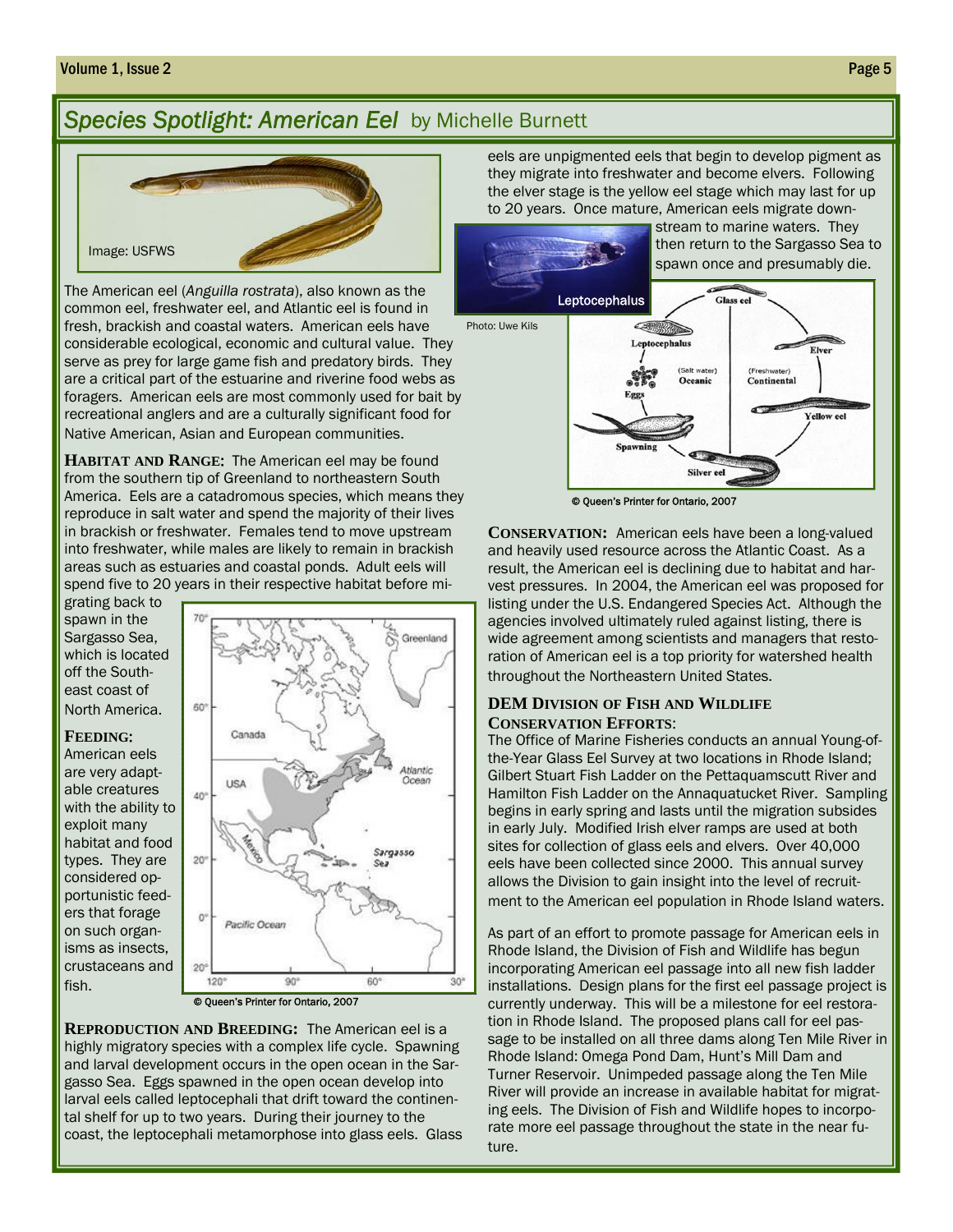#### Wild Rhode Island

## **Beavers Are Back** by Charles Brown **Continued from page 1 Continued from page 1**

The damming provides access to food and protection from predators. Beavers are often referred to as a keystone species because of their ability to alter the landscape, and create wetland habitat beneficial to a variety of wildlife species.

Beavers are herbivores, consuming a wide variety of non-

woody aquatic plants as well as the shoots, stems, leaves, and cambium of trees and shrubs. They typically live in family groups called colonies which usually contain between four and eight individuals and consist of an adult pair and offspring from two previous years. A colony will vigorously defend its established territory from other unrelated beavers. When two years old, young beavers are forced to leave the fam-



ily group and venture out to

find a mate and establish their own territories.

The landscape to which the beaver returned in the 1970s is far different than it was 200 years ago. Roads, bridges, dams, agriculture,

homes and other development covered the landscape. Almost immediately upon their return conflicts began to arise. Blocking of spillways and culverts and associated flooding became a serious problem for many property owners and public works departments. In 1995, when it was apparent that beaver populations were secure, the Division established the first regulated trapping season for beaver, allowing licensed trappers to harvest beavers. Regulated trapping is an important tool for managing the beaver population and providing property owners an option to control nuisance beasion conducts regular, comprehensive surveys of the state's major watersheds. Knowing the status and trends of the beaver population is an important consideration when setting bag limits and season lengths to insure that over-harvest does not occur. Each year one or two major watersheds are surveyed during the fall and winter when beaver have established lodges, dams and food caches for the winter.

In the fall and winter of 2007-2008, the Division surveyed the Rhode Island portion of the Blackstone watershed which was a follow-up to a 2002-2003 survey. The Blackstone River watershed drains into Narragansett Bay and, in its entirety, covers 640 square miles of which 258 square miles are located in northern Rhode Island. Tributaries of the



Blackstone include the Branch, Chepachet, Clear, and Nipmuc Rivers, and Abbott Run and Crookfall Brooks. All potential sites are surveyed by kayak or on foot. Sites are considered active if several factors are met including: finding a lodge, a fresh food cache, seeing a beaver, etc. Sites are considered

inactive if there is evidence of past activity such as old cuttings, an abandoned lodge, or a remnant dam exists but no recent activity is observed.

 During the survey 145 sites were visited and 22 were found to have beavers, only a slight increase from the 19 active sites located in 2002-2003. A total of 45 other sites had evidence of past beaver occupation. To date, nearly all of the beaver activity within the watershed is restricted to the Branch, Chepachet, Clear, and Nipmuc watersheds within the towns of Glocester and Burrillville. There are many appar-

vers on their lands. Data obtained from animals harvested by trappers provides valuable, cost effective information on sex, age, condition, distribution, and trapper effort. The Division manages beaver with the following goals: maintain viable populations statewide, minimize conflicts with humans, and educate the public about ways to coexist with and be tolerant of beaver activity.

To gain a better understanding of the current status of beaver populations in the state, the Divi-



ently appropriate sites in the eastern part of the Blackstone watershed that have yet to be colonized. Trapping pressure remains relatively light due to few active trappers, low pelt prices, and the fact that beaver pelts are one of the more difficult species to properly prepare.

 Future surveys will help us keep track of our beaver populations throughout the state and help us to protect and manage this important natural resource for the future.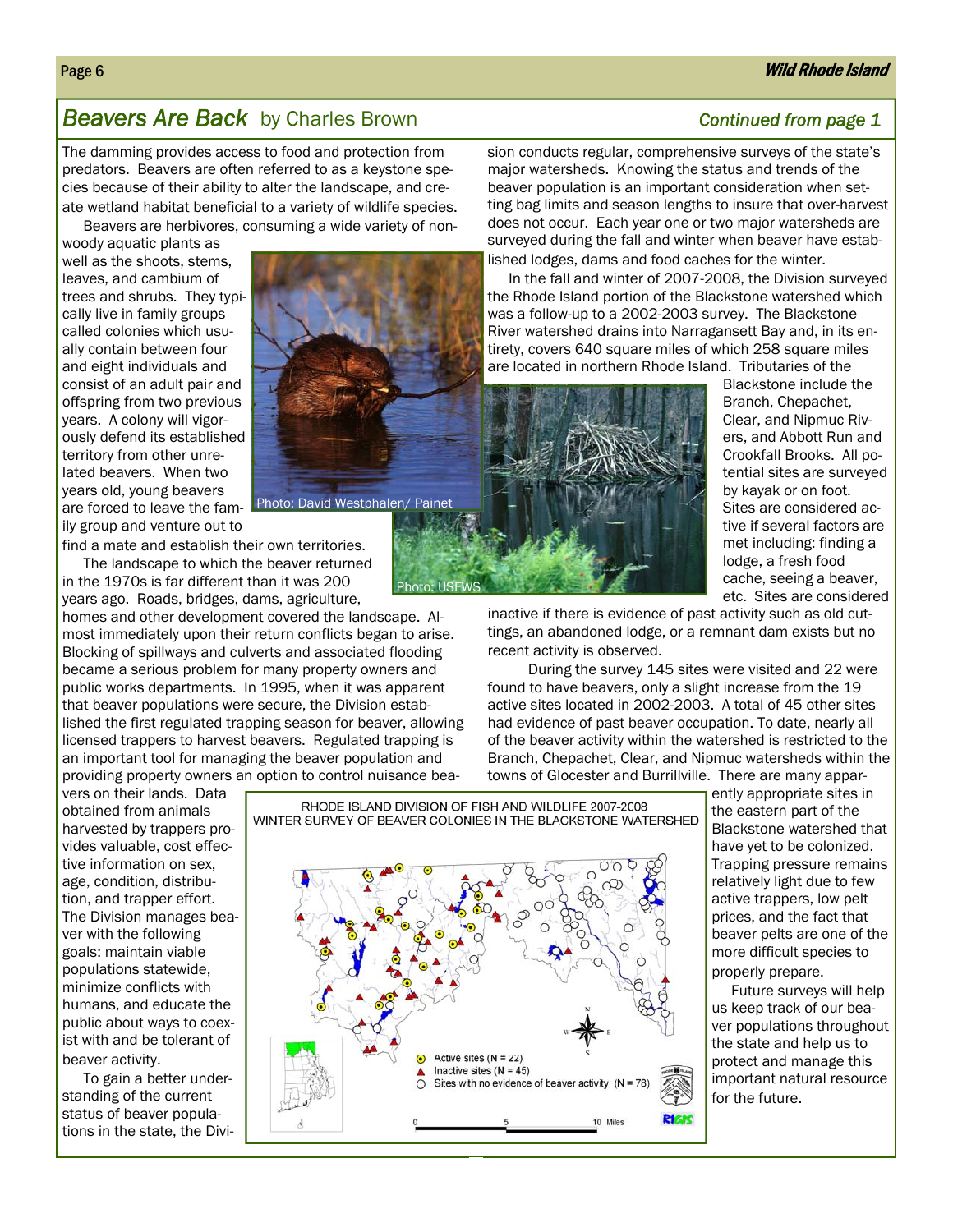#### Volume 1, Issue 2 Page 7

## *Spring Fair at Gilbert Stuart* by Kimberly Sullivan

What do the Gilbert Stuart Birthplace and Museum and the DEM Division of Fish and Wildlife have in common? River herring and American eel! On April 27, Fish and Wildlife staff will be present at the Museum's Spring Fair to edu-

cate the public about migrating fish while the Museum opens its doors to the public for the season.

The house is an historic landmark located in North Kingstown and is the birthplace of Gilbert Stuart, a renowned early American portrait painter. The museum is also the site of the nation's first snuff mill and a grist mill used to grind corn for Johnnycakes. The first mill on the property was built in 1662. In order to run the mill a dam was erected across the Mattatuxet River to harness water energy to help grind snuff and grain.

When the dam at Gilbert Stuart was built, the herring migration stopped because the construction of the dam effectively eliminated access to upstream spawning areas.

River herring are anadromous fish that live in the ocean and migrate upstream to spawn in freshwater. River herring do not die after spawning like some anadromous fish, but return to the same river year after year. The migration can begin as early as March and extend through May.



River herring were valued for food in the 1700s and are used for bait and fish meal today. Because of a decline in numbers of returning fish, the river herring fishery is currently closed.

In 1966 Rhode Island became involved in anadro-

mous fish restoration and began working to create fish ladders to allow fish to bypass dams that were barriers to upstream habitat. Thus began the current effort to restore anadromous fish runs in Rhode Island. Gilbert Stuart fish ladder is an Alaska steeppass which effectively passes fish upstream of the dam so that they can spawn in Gilbert Stuart Pond. Also located at Gilbert Stuart is an American eel ramp and this is one of the sites where the

glass eel survey is conducted by the Division of Fish and Wildlife (see page 5).

 On April 27th the Gilbert Stuart Museum will host the "Spring Fair" from 1 to 4pm, the mill will be grinding corn, tours of the museum and arts and crafts will be

available, and exhibits on river herring and American eel will be on display. You will even be able to witness the migration of river herring through an underwater camera! Please call (401) 294-3001 for more information.

## Kids Corner! *Presented by the Aquatic Resource Education Program*



### Birdhouse plans

We have birdhouse plans that are free for anyone interested in building birdhouses for the spring. The plans describe how to build a selection of different birdhouses, including houses for Eastern bluebird, American robin, house wren and approximately 29 others. Also included are plans for platforms and nest boxes for several mammals and amphibians. Please call (401) 789-0281 or email Christine.Dudley @dem.ri.gov with your address for your free set of birdhouse plans.